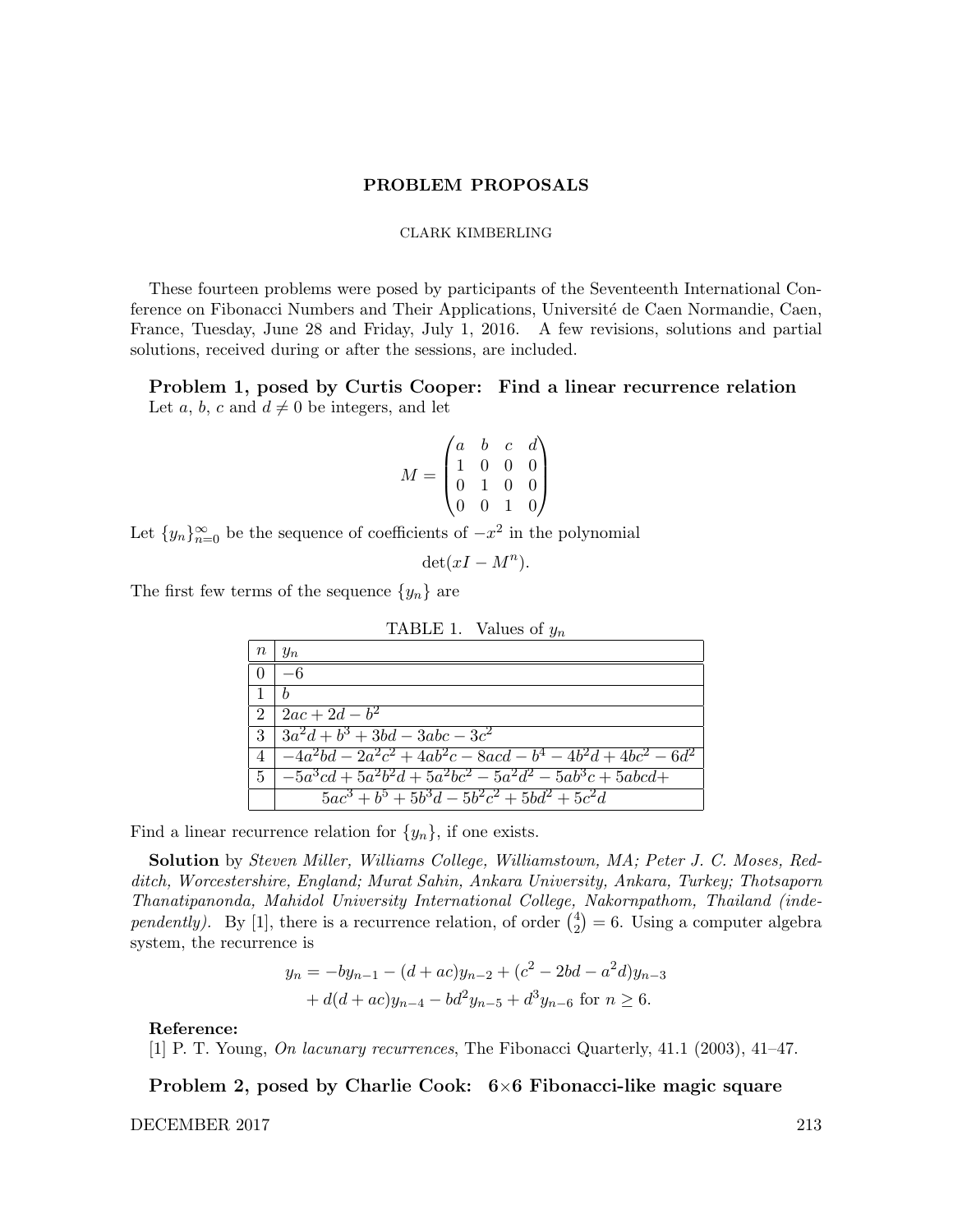#### THE FIBONACCI QUARTERLY

In [1], Brown showed that for  $n \geq 2$  there do not exist any  $n \times n$  magic squares with distinct entries chosen from a set of Fibonacci numbers. In [2], Freitag discovered a  $4 \times 4$  magic square and an algorithm for constructing an infinite family of such magic squares,  $[F_a]_4$ , having magic constant  $F_{a+8}$ :

$$
[F_a]_4 = \begin{pmatrix} F_{a+2} & F_{a+6} & F_{a+1} + F_{a+6} & F_{a+4} \\ F_{a+3} + F_{a+6} & F_{a+3} & F_{a+1} + F_{a+5} & F_a + F_{a+4} \\ F_{a+2} + F_{a+5} & F_a + F_{a+6} & F_{a+5} & 2F_{a+1} \\ F_{a+1} + F_{a+4} & F_{a+1} + F_{a+3} & F_a + F_{a+2} & F_{a+7} \end{pmatrix}.
$$

In [3] we found

$$
[F_a]_5 = \begin{pmatrix} F_a & F_{a+1} & F_{a+3} & F_{a+5} & F_{a+7} \\ F_{a+3} & F_{a+5} & F_{a+7} & F_a & F_{a+1} \\ F_{a+7} & F_a & F_{a+1} & F_{a+3} & F_{a+5} \\ F_{a+1} & F_{a+3} & F_{a+5} & F_{a+7} & F_a \\ F_{a+5} & F_{a+7} & F_a & F_{a+1} & F_{a+3} \end{pmatrix} +
$$

$$
\begin{pmatrix} F_{a+9} & F_{a+13} & F_{a+17} & F_{a+11} & F_{a+15} \\ F_{a+11} & F_{a+15} & F_{a+9} & F_{a+13} & F_{a+17} \\ F_{a+13} & F_{a+17} & F_{a+11} & F_{a+15} & F_{a+9} \\ F_{a+15} & F_{a+9} & F_{a+13} & F_{a+17} & F_{a+11} \\ F_{a+17} & F_{a+11} & F_{a+15} & F_{a+9} & F_{a+13} \end{pmatrix}
$$

with magic number  $F_{a+18}$ . But we were unable to find a 6  $\times$  6 Fibonacci-like magic square with just one or two Fibonacci numbers representing each matrix entry. We did find a  $6 \times 6$ with one, two, three and even four Fibonacci numbers in the matrix entries but that was of no value since any numbers could be entered and a Zeckendorf representation could be found. Can such a matrix be found with a sum of at most two Fibonacci numbers representing each entry?

#### References:

[1] J. L. Brown, Jr., Reply to Exploring Fibonacci magic squares, The Fibonacci Quarterly, 3.2 (1965), 146.

[2] H. T. Freitag, A magic square involving Fibonacci numbers, The Fibonacci Quarterly, 6.1 (1968), 77-80.

[3] M. R. Bacon, C. K. Cook and R. J. Hendel, Extending Freitag's Fibonacci-like magic square to other dimensions, The Fibonacci Quarterly, 50.2 (2012), 119-128.

#### Problem 3, posed by Andreas M. Hinz: History of the Chinese rings

What are the origins of the Chinese rings? This historical problem proposal stems from the following original sources:

- Stewart Culin Korean games, 1895: Hung Ming (Zhuge Liang, 181–234)
- Luca Pacioli De viribus quantitatis,  $\sim$ 1500
- Hans Ehemann Nürnberger Zankeisen, 1546?
- Gerolamo Cardano De subtilitate, 1550
- John Wallis De Algebra Tractatus, 1693
- Yoriyuki Arima Shūki Sanpō, 1769
- G. C. L. ( = Georg Christoph Lichtenberg) Ueber das Spiel mit den künstlich verflochtenen Ringen, 1769
- Zhu Xiang Zhuren Little Wisdom, ∼1821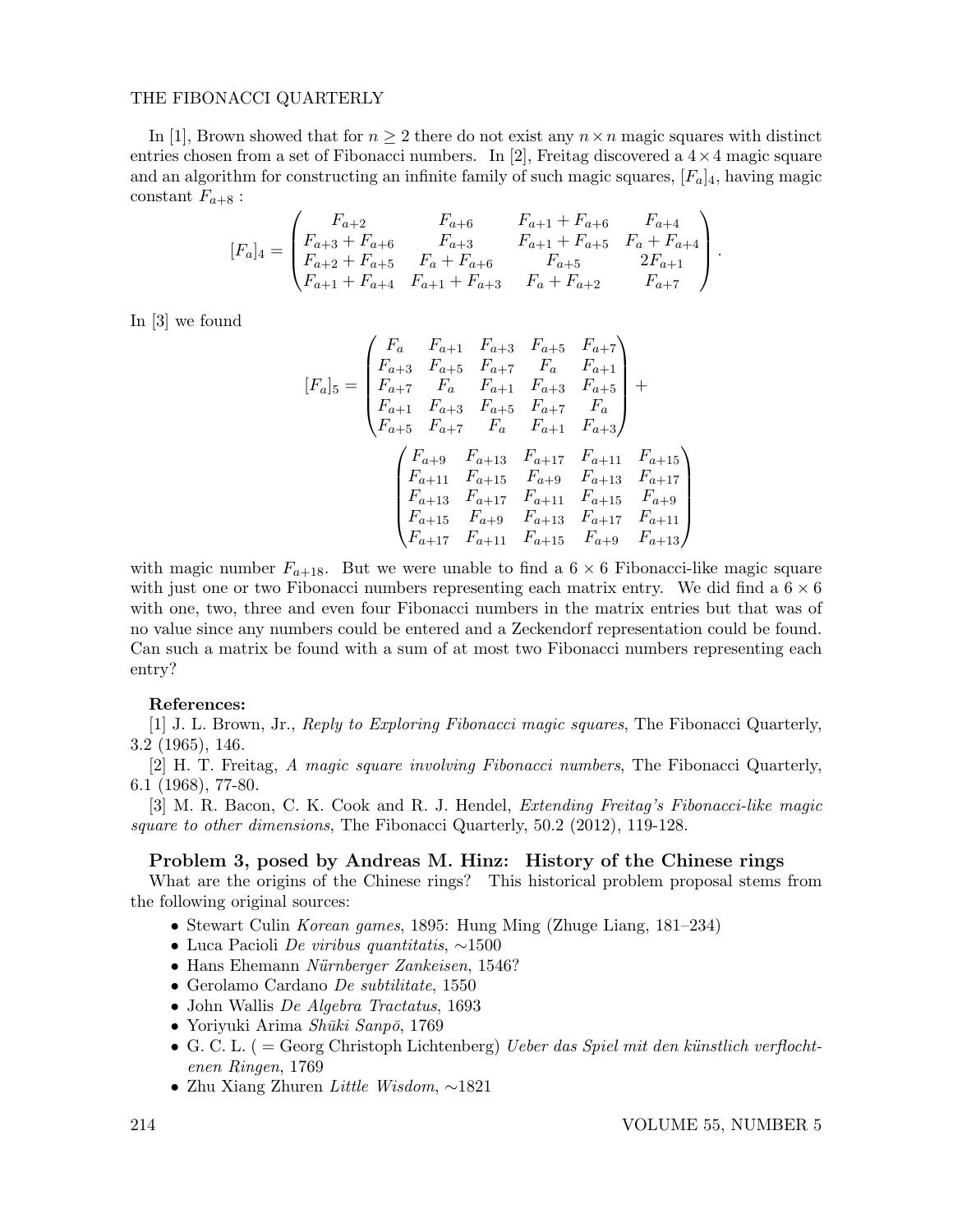• Louis Gros Théorie du Baguenodier, 1872 (Édouard Lucas, 1880/2)

Other names for the Chinese rings include the following:

Korean: yu gaek ju (delay guest instrument);

English: tiring irons, Cardano's rings; Italian: anelli di Cardano;

French: baguenaudier, vétille (trifle), jeu d'esclave (slave's game);

Russian: meleda; Swedish: Sinclairs bojor (Sinclair's shackles);

Finnish: Vangin lukko (Prisoner's lock), Siperian lukko (Siberian lock).

## Problem 4, posed by Clark Kimberling: The 3-gap theorem and Fibonacci numbers

Let r and h be real numbers and  $n > 0$ . Write the fractional parts

 $\{r+h\}, \{2r+h\}, \ldots, \{nr+h\}$ 

in increasing order as

$$
a_1 < a_2 < \cdots < a_n
$$

and let

$$
D_n = \{a_2 - a_1, a_3 - a_2, \ldots, a_n - a_{n-1}\}.
$$

By the famous **3-gap theorem**,  $|D_n| \leq 3$ . For  $r = (1 + \sqrt{5})/2$ , and arbitrary h, find the set  $S(h)$  of n such that  $|D_n| = 2$ . Examples:

| $\hbar$  | S(h)                                 |
|----------|--------------------------------------|
| 2/r      | $F = \{1, 2, 3, 5, 8, \ldots\}$      |
|          | $3/r   F \cup \{4\}$                 |
|          | $\overline{5/r \mid F \cup \{4,7\}}$ |
| 8/r      | $F \cup \{4, 7, 12\}$                |
| $\theta$ | $F\cup (F-1)$                        |
| $\pi$    | $F\cup \{6\}$                        |

Problem 5, posed by Andreas M. Hinz: Jeux Scientifiques par Edouard ´ Lucas (1842-1891)

Can you locate any of the missing items in the following list of scientific games of Edouard ´ Lucas:

First series (1889) 1. La Fasioulette, 2. La Pipopipette, 3. La Tour d'Hanoï, 4. L'Icosagonal ou le Jeu des Vingt Forts, 5. L'Arithm´etique diabolique ou le Calcul infernal, 6. Les Pav´es Florentins du Père Sébastien. Item 6 is missing!

Second series (advertised) Les Tablettes Siamoises, Le Pauvre Ermite du Moulin de la Galette, Le Désespoire d'un Épicier, La Ballade des Pendus, La Colère du Charcutier, L'Arithmétique abracadabrante. All are missing!

Théorie des nombres, tome premier (1891). Volume two is missing!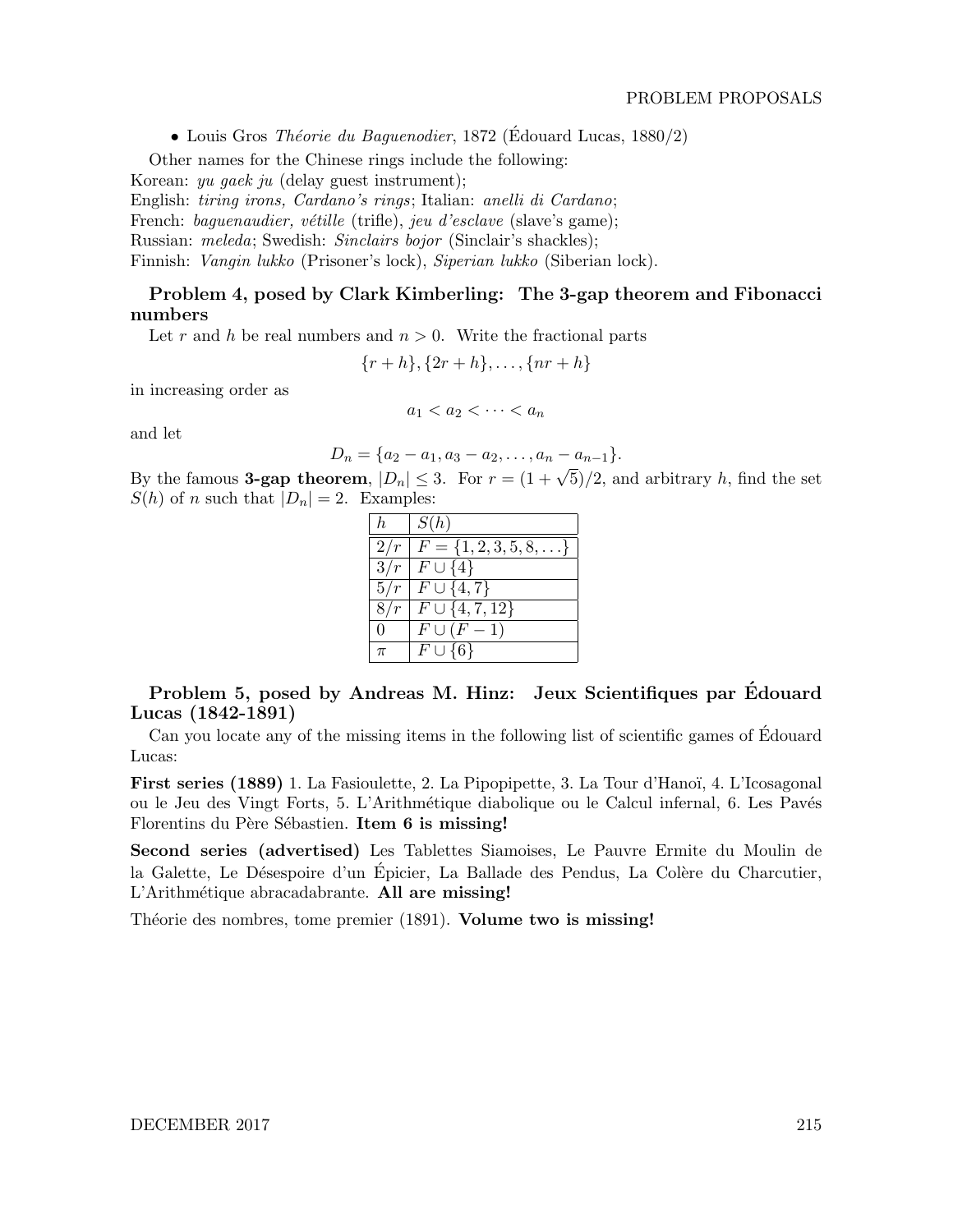## Problem 6, posed by Steven J. Miller: Asymptotic behavior of variance of generalized Zeckendorf decompositions

We begin with the Fibonacci numbers indexed thus:  $F_1 = 1, F_2 = 2$ , and  $F_{n+1} = F_n + F_{n-1}$ . Then every positive integer can be written uniquely as a sum of non-adjacent terms. This is known as the Zeckendorff decomposition, and can be generalized to many other recurrence relations (with various restrictions). Interestingly, the Fibonacci sequence can be characterized as the unique sequence that has such a decomposition. Regarding decomposition of integers in  $[F<sub>n</sub>F<sub>n+1</sub>)$ , let X, as a random variable, be the number of summands in a decompostion. Lekkerkerker showed mean $(X)$  grows linearly with n. Others showed that variance  $(X)$  also grows linearly with n and that the limiting distribution of  $X$  is Gaussian. While the linear growth of the mean is easy to prove, the variance to date has defied elementary analysis. We can easily show, through generating functions and partial fractions, that variance  $(X)$  is  $Cn + d + o(1)$  for some constants C and d, but currently the only proofs that  $C > 0$  are somewhat involved. Can it be proved that variance  $(X)$  grows at least as fast as  $\log \log \log n$ (or some other slow-growing function of  $n$ )?

## Problem 7, posed by Dale Gerdemann: Sums of shallow diagonals of the fibonomial triangle

Prove for  $a(n) = A181926(n)$  (sums of shallow diagonals of the fibonomial triangle),

$$
\lim_{n \to \infty} \frac{\frac{a(n)}{a(n-1)}}{\frac{a(n-4)}{a(n-5)}} = \frac{1 + \sqrt{5}}{2}.
$$

#### Problem 8, posed by Dale Gerdemann: Palindromic sums

Let  $a(n) = 3a(n-1)-a(n-2)$ , as in A001906, bisection of Fibonacci sequence, and consider the following identities:

$$
5a(n) = a(n + 1) + 2a(n) + a(n - 1), \ n \ge 1
$$
  
\n
$$
6a(n) = 2a(n + 1) + 2a(n - 1), \ n \ge 1
$$
  
\n
$$
7a(n) = a(n + 2) + a(n - 2), \ n \ge 2
$$
  
\n
$$
8a(n) = a(n + 2) + f(n) + a(n - 2), \ n \ge 2
$$
  
\n
$$
9a(n) = a(n + 2) + 2f(n) + a(n - 2), \ n \ge 2
$$
  
\n
$$
10a(n) = a(n + 2) + a(n + 1) + a(n - 1) + a(n - 2), \ n \ge 2
$$
  
\n
$$
11a(n) = a(n + 2) + a(n + 1) + a(n) + a(n - 1) + a(n - 2), \ n \ge 2
$$
  
\n
$$
12a(n) = a(n + 2) + a(n + 1) + 2a(n) + a(n - 1) + a(n - 2), \ n \ge 2
$$

The sums here can be found using a greedy algorithm. Prove that these sums are always palindromes in the sense that every term  $c \cdot a(n+k)$  is matched by a term  $c \cdot a(n-k)$ .

Problem 9, posed by Russell Jay Hendel: Herta's sequence

Herta Taussig Freitag, a famous Fibonaccianess, lived to the ripe age of

$$
91 = 7 \times 13 = L_4 \times F_7 = L_4 \times F_{L_4}.
$$

Thus she culminated her life by unifying the Fibonacci and Lucas numbers. In her memory, it seems natural to define

Herta's sequence =  $\{L_n \times F_{L_n}\}_{-\infty < n < \infty}$ .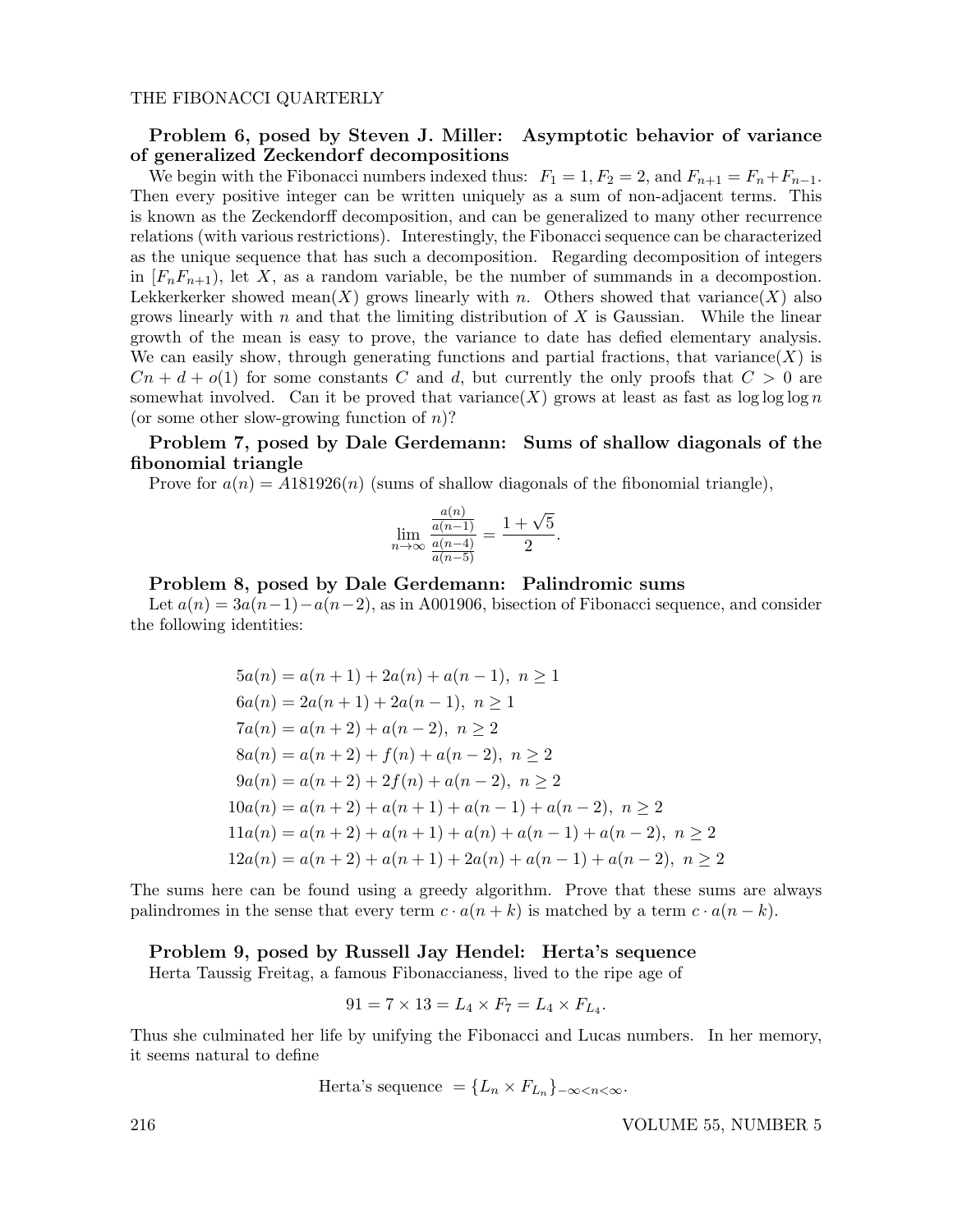Traditionally, when a recursive sequence is introduced, it is customary to seek generalizations of Fibonacci-Lucas identities and relations. Typical Fibonacci-Lucas identities, formulas and relations [1] are due to Binet, Catalan, Cassini-Simson, O'Cagne, and Gelin-Cesaro. Some additional identities and relations not named after people are the asymptotic, addition, and double angle formulae as well as the conjugation, recurrence and successor relations. Many more exist.

The open problem is to find a set of formulae and relations for Herta's sequence. To encourage readers to solve this problem, we note that a slightly similar problem—similar in that the index is increasing non-linearly—may be found in problem B-788, [2]. Define

$$
G_n = F_{n^2}, \quad n \ge 1,
$$

and prove the asymptotic formula

$$
G_{n+1} \sim L_{2n+2}G_n,
$$

and prove the following almost-exact recurrence (i.e., with error term asymptotically 0):

$$
G_{n+1} \sim L_{2n+1}G_n + \beta^2 G_{n-1}.
$$

#### References:

[1] P. Chandra and E. W. Weisstein, Fibonacci Number

MathWorld: http://mathworld.wolfram.com/FibonacciNumber.html.

[2] R. J. Hendel (Proposer) and H.-J. Seiffert (Solver), Problem B-788, Asymptotic Analysis, The Fibonacci Quarterly, 33.2, (1995), 182 and 34.4, (1996), 375-376.

#### Problem 10, posed by Peter G. Anderson: Prove that  $2|F_{3n}$ .

Discussion: The issue is not, of course, to resolve a long outstanding, difficult problem, but to show how the result can follow from a wide variety of well-used or obscure techniques, such as these: counting arguments, induction, King matrix, Binet formula, generating functions, geometry, etc.

### Problem 11, posed by Clark Kimberling: Distinct products property

Suppose that S is a set of integers such that if U and V are distinct finite subsets of  $S$ , then

$$
\prod_{x \in U} x \neq \prod_{y \in V} y.
$$

What linear recurrence sequences, as sets  $S$ , have this property?

(It follows from Carmichael's Theorem that the set of Fibonacci numbers is an example. There appear to be many others.)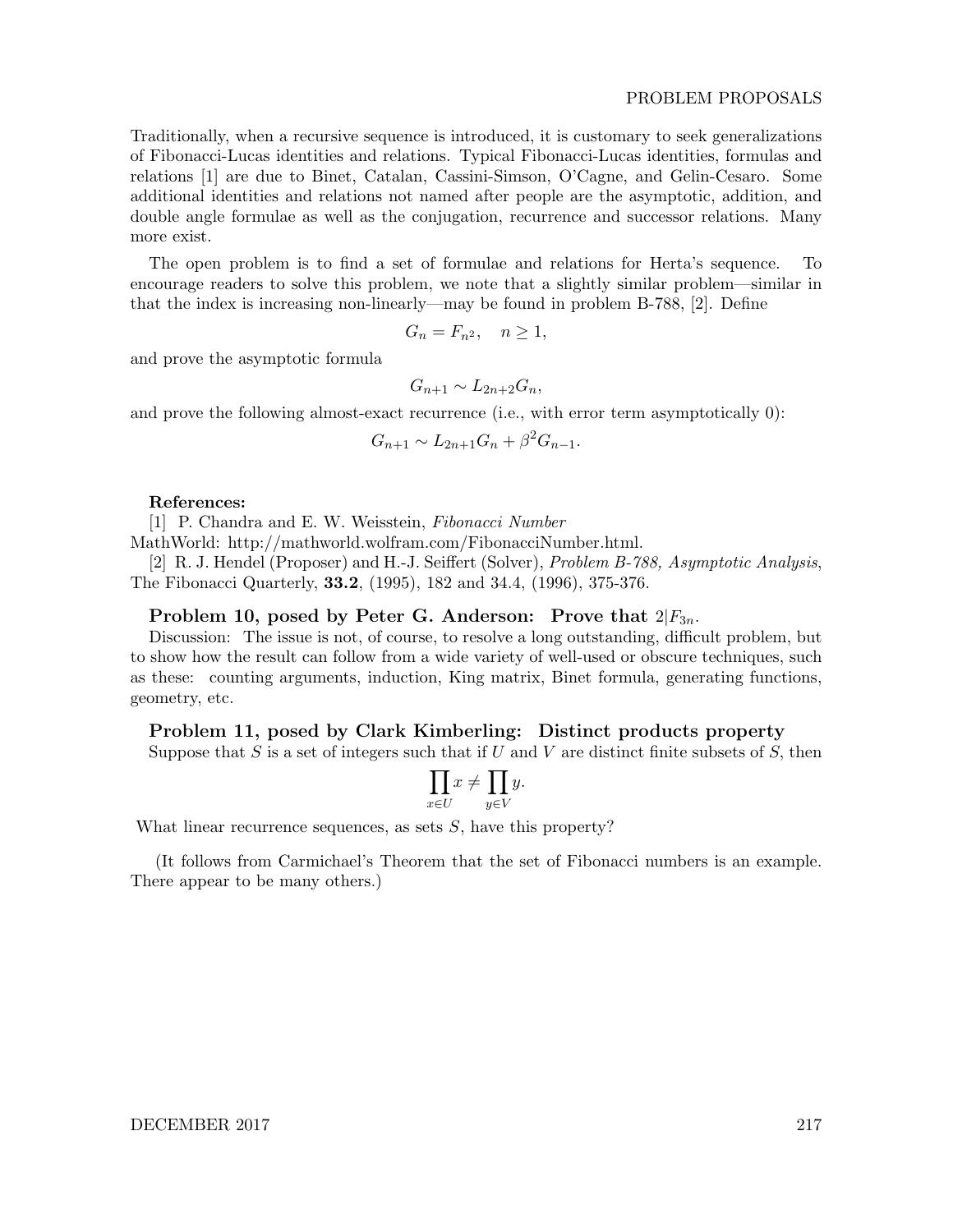#### Problem 12, posed by Andreas M. Hinz: Hanoi sequences

This problem consist of three parts, based on [1] and [2].

## 12.1 Matchings in  $H_3^n$ .

The number of spanning trees for Hanoi graphs  $H_3^n$  (for their definition see [1, p. 94]), i.e. their complexity, is known to be [1, Theorem 2.24]:

$$
\tau(H_3^n) = 3^{\frac{1}{4}(3^n - 1) + \frac{1}{2}n} \cdot 5^{\frac{1}{4}(3^n - 1) - \frac{1}{2}n}
$$

$$
= \left(\sqrt{\frac{3}{5}}\right)^n \cdot \left(\sqrt[4]{15}\right)^{3^n - 1}
$$

$$
= 1, 3, 135, 20503125, \dots
$$

For the number of matchings  $m_n$  (see [1, Exercise 2.19]) we have the recurrence

$$
m_{n+1} = m_n^3 + 3m_n \ell_n^2 + 3\ell_n^2 k_n + k_n^3,
$$

where  $\ell_n$  is the number of matchings of  $H_3^n$  with one,  $k_n$  with two, and  $j_n$  with three perfect states deleted [1, p. 274f]:

$$
k_{n+1} = m_n \ell_n^2 + m_n k_n^2 + 2k_n \ell_n^2 + k_n^3 + 2j_n k_n \ell_n + j_n^2 k_n,
$$
  
\n
$$
j_{n+1} = j_n^3 + 3j_n k_n^2 + 3k_n^2 \ell_n + \ell_n^3,
$$
  
\n
$$
\ell_{n+1} = j_n k_n^2 + j_n \ell_n^2 + 2\ell_n k_n^2 + \ell_n^3 + 2m_n \ell_n k_n + m_n^2 \ell_n,
$$

with the seeds  $m_0 = 1 = \ell_0$  and  $k_0 = 0 = j_0$ . The first few values are  $m_n = 1, 4, 125, 4007754, \ldots$ Problem 12.1 is to find a closed formula for  $m_n$ .

# 12.2 Total distance of perfect states in  $\overrightarrow{H}_3^n$

In Lucas's Second Problem (cf. [1, Chapter 3]) we have for the total distance of perfect state  $0^n$ :

$$
d(0^n) = \sum_{\sigma \in \mathfrak{T}^n} d(\sigma, 0^n) = 0, 2, 26, 281, 3287, 43543, \dots
$$

(Compare this with

$$
d(0^n) = \sum_{\sigma \in T^n} d(s, 0^n) = 2 \cdot 3^{n-1} (2^n - 1) = 0, 2, 18, 126, 810, 5022, \dots
$$

for  $H_3^n$  with  $2^{-n} \cdot \overline{d}(0^n) \longrightarrow \frac{2}{3}$ , where  $\overline{d}(0^n)$  stands for the average distance from  $0^n$ .) We know that  $2^{-n} \cdot \overline{d}(0^n) \longrightarrow a \in \left[\frac{1}{12}, \frac{5}{8}\right]$  $\frac{5}{8}$  as  $n \to \infty$  (cf. [1, Exercise 3.5]). Problem 12.2 is to evaluate a.

#### 12.3 The Star Tower of Hanoi

Paul K. Stockmeyer introduced in 1994 the question to find the optimal number of moves  $d(2^n,3^n)$  if the perfect tower is to be transferred from one leave of the underlying star graph to another in this version of the Tower of Hanoi. Assuming a Frame-Stewart-like strategy, i.e. to cut the tower into  $m_n$  larger and  $n - m_n$  smaller discs (see [1, p. 255-254] for a description of both, the problem and its solution), he obtained the value

$$
\widetilde{\mathbf{d}}(2^n, 3^n) = 2 \sum_{d=1}^n s_d, \ m_n = \lfloor \mathrm{lt}(s_n) \rfloor + 1,
$$

where  $s = 1, 2, 3, 4, 6, 8, 9, 12, 16, \ldots$  is the 3-smooth sequence of 3-smooth numbers  $2^j \cdot 3^k$ ,  $j, k \in \mathbb{N}_0$ , in increasing order. The analogous problem to find  $d(0^n, 1^n)$ , i.e. to get from the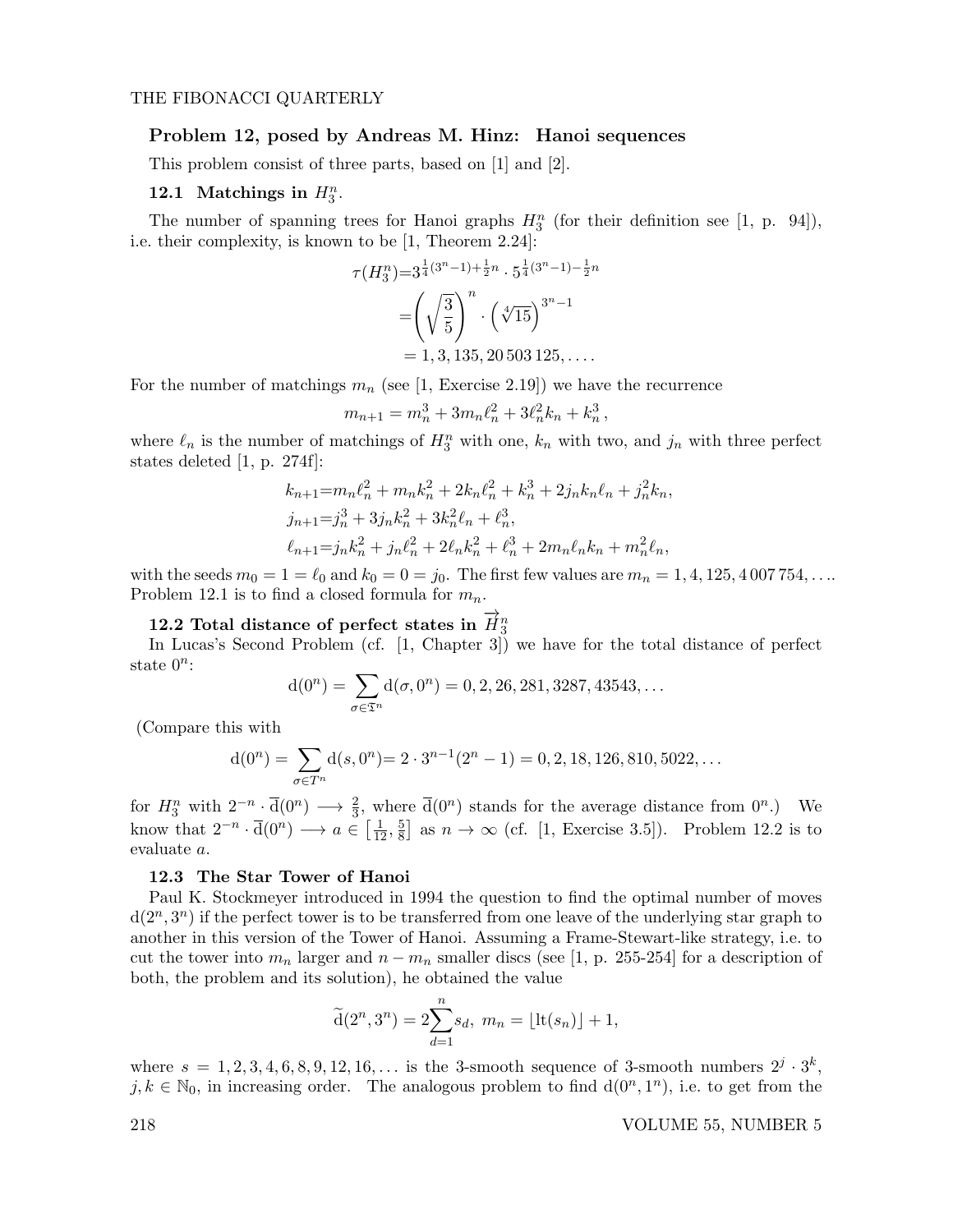center to a leave, does not have an explicit solution though. The corresponding recurrence is  $\widetilde{\mathrm{d}}(0^0, 1^0) = 0$  and for  $n \in \mathbb{N}$ :

$$
\widetilde{\mathbf{d}}(0^n, 1^n) = \min \left\{ \widetilde{\mathbf{d}}(0^m, 2^m) + \widetilde{\mathbf{d}}(2^m, 1^m) + \lambda \mid m \in [n]_0 \right\}
$$

where  $\lambda = \frac{1}{2}$  $\frac{1}{2}(3^{n-m}-1)$ . This leads to

$$
\widetilde{\mathrm{d}}(0^n, 1^n) = 0, 1, 4, 7, 14, 23, 32, 47, 68, 93, 120, 153, 198, 255, \ldots
$$

Problem 12.3 is to find a closed formula for this sequence and decide whether these solutions are indeed optimal; i.e.  $\tilde{d}(0^n, 1^n) = d(0^n, 1^n)$  and  $\tilde{d}(2^n, 3^n) = d(2^n, 3^n)$ , a fact which for  $n = 0, \ldots, 15$  has been confirmed computationally by Stockmeyer.

#### References:

[1] Hinz, A. M., Klavžar, S., Milutinović, U., Petr, C., The Tower of Hanoi—Myths and Maths, Springer, Basel, 2013.

[2] Lucas, É,  $\mathcal{R}$ écréations Mathématiques, 4 vols., Gauthier-Villars et fils, Paris, 1882–1894.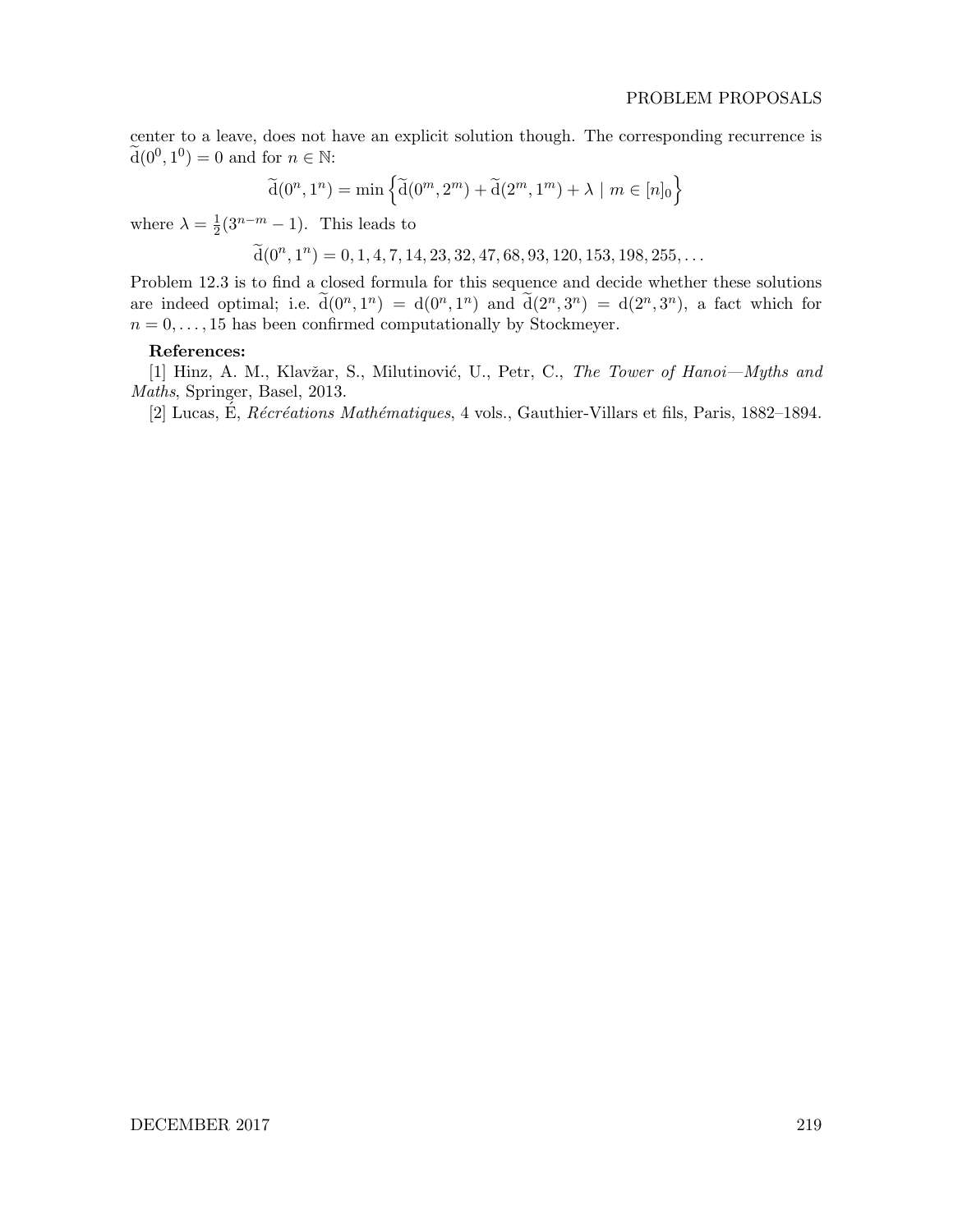#### THE FIBONACCI QUARTERLY

#### Problem 13, posed by Larry Ericksen: Jacobi polynomials

For Jacobi polynomials  $P_n^{(a,b)}(x),$ obtain polynomials  $f_n(z)$  in (13.1) and  $g_n(z)$  in (13.2) of degree n in variable z. Establish triangles with integer coefficients  $c_{n,i}$  and  $d_{n,i}$  at each level n.

$$
f_n(z) = \sum_{k=0}^n P_k^{(0,z-2k)}(3) = \frac{1}{n!} \sum_{i=0}^n c_{n,i} z^i,
$$
\n(13.1)

$$
g_n(z) = \sum_{k=0}^n P_k^{(-1,z+1-2k)}(3) = \frac{1}{n!} \sum_{i=0}^n d_{n,i} z^i.
$$
 (13.2)

Evaluate the Jacobi sums in (13.1) and (13.2) at  $z = n$ , and prove the following identities for Fibonacci numbers  $F_n$ :

$$
f_n(n) = F_{2n+2}
$$
 and  $g_n(n) = F_{2n+1}$ .

Examples: Triangles of coefficients for  $0 \le n \le 3$ .

|           | Coefficients $c_{n,i}$ |  |  |          |
|-----------|------------------------|--|--|----------|
| $\, n \,$ |                        |  |  | $f_n(n)$ |
|           |                        |  |  |          |
|           |                        |  |  |          |
|           |                        |  |  |          |
|           |                        |  |  |          |

|                                  | Coefficients $d_{n,i}$ |  |          |
|----------------------------------|------------------------|--|----------|
| $\overline{2}$<br>$\overline{n}$ |                        |  | $g_n(n)$ |
|                                  |                        |  |          |
|                                  |                        |  |          |
|                                  |                        |  |          |
|                                  |                        |  |          |

Partial Solutions by Thotsaporn Thanatipanonda, Mahidol University International College, Nakornpathom, Thailand; Larry Ericksen, Millville, New Jersey, USA (independently). The identities for  $f_n(n)$  and  $g_n(n)$  can be proved by the Zeilberger algorithm or by using generating functions, which reduces to showing

$$
\sum_{k=0}^{n} \sum_{j=0}^{k} {k \choose j} {n-k+j \choose j} = F_{2n+2},
$$
  

$$
\sum_{k=0}^{n} \sum_{j=0}^{k} {k-1 \choose k-j} {n-k+j \choose j} = F_{2n+1}.
$$

Problem 14, posed by Christian Ballot: Are these two sequences identical? Let  $\alpha \simeq 1.46557$  be the dominant zero of  $x^3 - x^2 - 1$  and  $(N_n)_{n \geq 0}$  be the fundamental recurrence associated with  $x^3 - x^2 - 1$ . That is,  $N_{n+3} = N_{n+2} + N_n$  for all  $n \geq 0$  with  $N_0 = N_1 = 0$  and  $N_2 = 1$ . Define the function  $f(x) := [\alpha^3 x]$ .

Consider the sequences  $(u_n)_{n>0}$  and  $(v_n)_{n>0}$ , where  $u_n$  and  $v_n$  are defined for all  $n \geq 0$  by

220 VOLUME 55, NUMBER 5